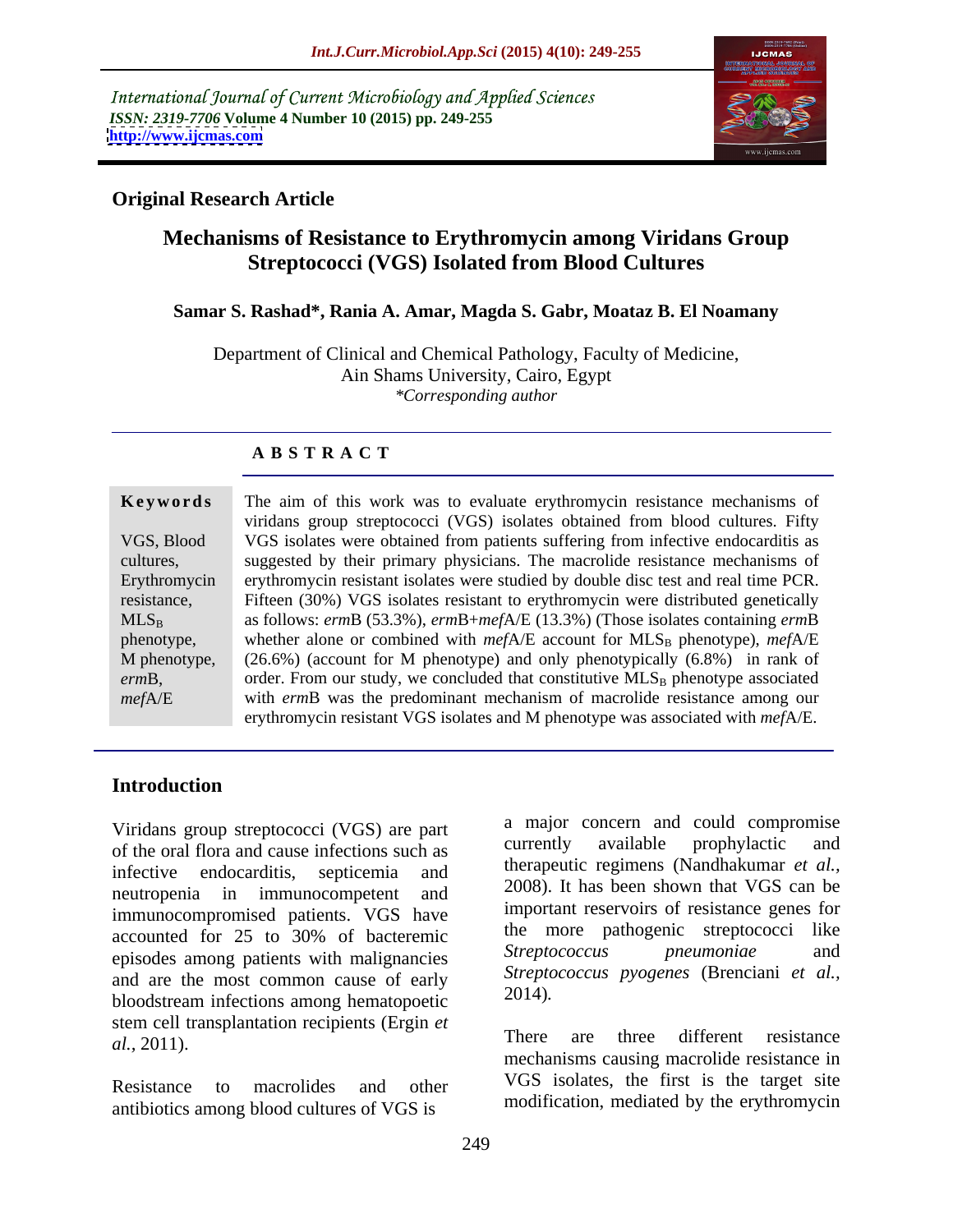resistance methylases, encoded by the *erm*A determined using a double disc test with or *erm*B genes, conferring resistance to erythromycin (15µg) discs on Muellermacrolide, lincosamide and streptogramin B Hinton agar plates containing 5% sheep antibiotics ( $MLS_B$  phenotype). Expression of  $MLS_B$  resistance can be constitutive  $(cMLS_B)$  or inducible (iMLS<sub>B</sub>). The second is the active drug efflux mechanism, mediated by a membrane-bound efflux protein encoded by *mef*A gene conferring resistance to 14- and 15- membered macrolides only (M phenotype). Finally, the **Cell lysis for Gram-positive bacteria** third mechanism of resistance is a mutation in the streptococcal 23S rRNA or ribosomal One ml of cultured cells was transferred into protein genes, leading to resistance to macrolide or streptogramin B antibiotics centrifuged at 15,000 g for 1 min to harvest (MS phenotype) (Ergin *et al.,* 2006). the cells and the supernatant was discarded.

The present study was conducted at the Central Microbiology Laboratory, Clinical Pathology Department, Ain Shams **RNase treatment** University, Cairo, Egypt during the period from January 2014 to October 2014. 1.5 µl of RNase Solution was added and

# **testing** on ice for 1 min.

The study was conducted on 50 blood **Protein precipitation** culture specimens with positive signals obtained from patients suffering from 100 µl of Protein Precipitation Solution was infective endocarditis as suggested by their added and vortexed vigorously for 20-30 primary physicians. VGS blood culture isolates were identified by colony morphology, gram stain, catalase test and **DNA** precipitation optochin test. Susceptibility to erythromycin was determined by disc diffusion method on The supernatants were transferred to clean Mueller- Hinton agar plates supplemented 1.5 ml microtubes each containing 300 µl with 5% sheep blood. One isolate per patient Isopropanol >99%. The samples were mixed was used. *S. pneumonia* ATCC 49619 was by inverting gently for 1 min. then used as quality control. Isolates were centrifuged at 15,000 g for 1 min (DNA

blood (CLSI, 2009).

 $Real - time PCR for detection of$ **erythromycin resistance genes**

# **DNA Extraction**

### *Cell lysis for Gram-positive bacteria*

The aim of this work was to evaluate of cell resuspension solution. Two ul of erythromycin resistance mechanisms of lysozyme solution was added to each tube viridans group streptococci (VGS) isolates and mixed well by inverting. The tubes were obtained from blood cultures. incubated at 37°C for 60 minutes with **Materials and Methods** 15,000 g for 1 min and the supernatant a 1.5 ml microtube. The tubes were The cell pellets were resuspended in  $300 \mu l$ occasional inverting then centrifuged at discarded. Then the pellets were resuspended in 300 µl of cell lysis solution.

### *RNase treatment*

**Samples selection and susceptibility** incubated at 37°C for 15–30 min and cooled mixed by inverting. The tubes were on ice for 1 min.

# *Protein precipitation*

100 µ of Protein Precipitation Solution was sec, then centrifuged at 15,000 g for 5 min.

# *DNA precipitation*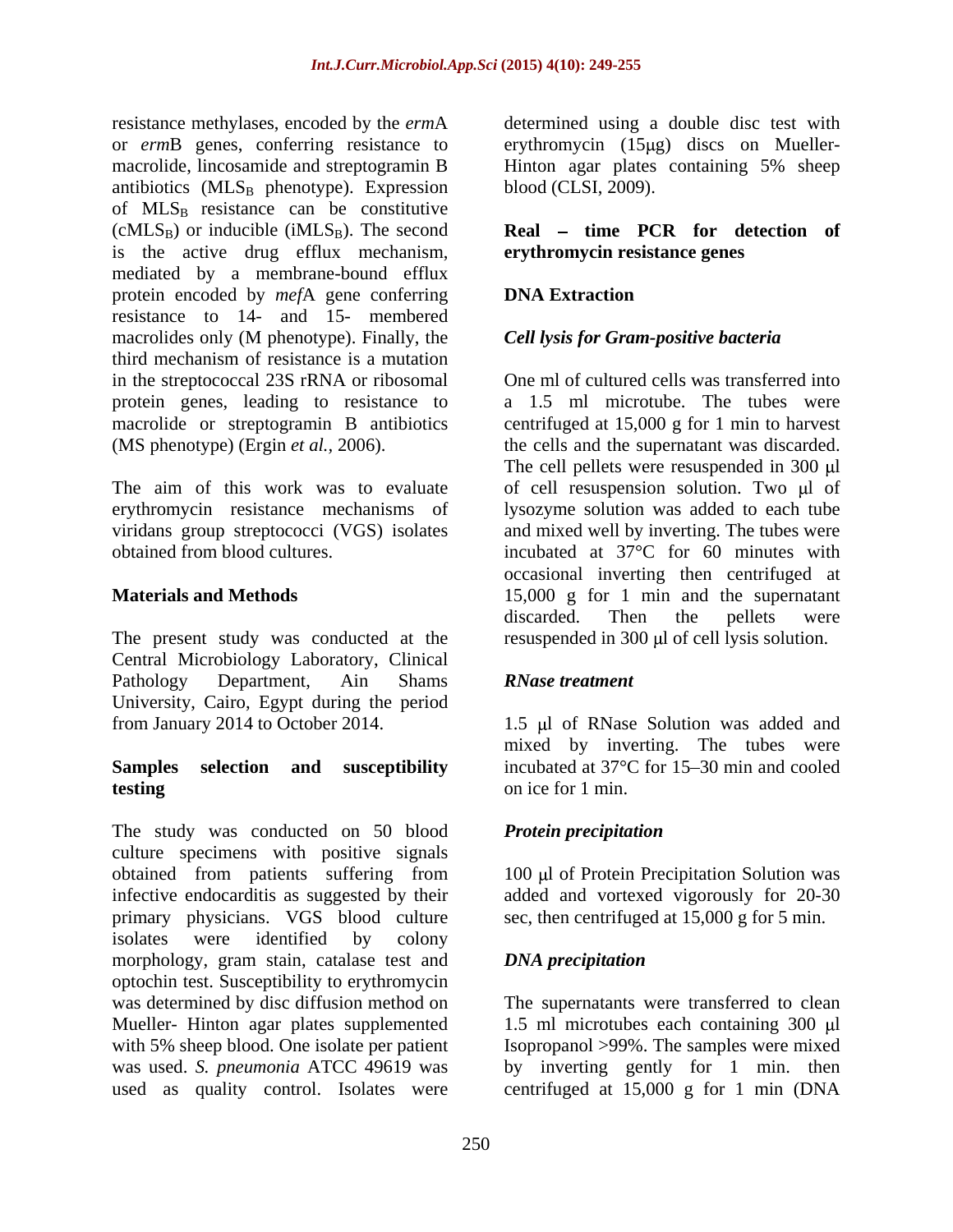should be visible as a small white pellet). Shown in table 2 and 33.3% (n. 5) M The supernatant was discarded and the tube behenotype as shown in table 3. room temperature for 10–15 min. table 4.

 $50-100$  µl of DNA Hydration Solution was The DNA was hydrated by incubation at intermediate resistant (14%), 64% (n. 16)

The primers used for *erm*B and *mef*A/E genes and the thermal cycling conditions according to (Ergin *et al.*, 2011).

immediately by a melt program consisting of erythromycin non-susceptible isolates 1 minute at 95°C, 30 sec at 55°C then again expressed constitutive resistance to to 95°C for 30 sec. The macrolide-line osamide-streptogramin B

The greenish horizontal line in the graph is  $13$  isolates (36.1%) expressed an M & 2 (Muldrew, 2009). The  $T_m$  (temperature phenotypes, and *mef*A in isolates with the M at which 50% of DNA is single stranded) of phenotype. In 3 isolates (2 isolates with a

# **Results and Discussion**

In our study,  $35$  (70%) were sensitive to erythromycin, while 15 (30%) were resistant to erythromycin as shown in table 1, 66.7%  $(n.10)$  constitutive MLS<sub>B</sub> phenotype as

was drained briefly on cleaned absorbent Erythromycin resistant VGS isolates were papers. 500 µl 80% Ethanol was added to distributed genetically as follows: *ermB* each tube and inverted several times to wash (53.3%), *mef*A*/*E (26.6%), *erm*B+*mef*A*/*E the DNA pellets then were centrifuged at (13.3%) and only phenotypically (6.8%), 15,000 g for 1 min. The ethanol carefully one isolate did not carry any of macrolide discarded. The tubes were left to dry in air at resistance genes studied here as shown in shown in table 2 and 33.3% (n. 5) M phenotype as shown in table 3. table 4.

*DNA hydration* Our results agreed with Ergin *et al.* (2011) added to the dried DNA pellet in each tube. resistance was 36% (n. 18) and 7 were 65°C for 60 min. The samples were stored at  $\qquad$  were cMLS<sub>B</sub> phenotype and 36% (n. 9) were  $\qquad$  -20°C till use.  $\qquad$  M phenotype. The percentage genotypic **DNA amplification and detection** 14); *mef*A/E, 28% (n. 7); *erm*B+*mef*A/E, 8% who studied 50 VGS blood cultures in which the percentage of erythromycin intermediate resistant (14%), 64% (n. 16) were  $cMLS_B$  phenotype and 36% (n. 9) were carriage of each gene was: *erm*B, 56% (n. (n. 2). Two of the isolates did not carry any of macrolide resistance genes studied there.

according to (Ergin *et al.,* 2011). Uh *et al.* (2004) studied on 106 VGS blood The amplification program was followed erythromycin 33.9%, 22 (61.1%) of 36 to 95°C for 30 sec. macrolide lincosamide streptogramin B the threshold line at which the fluorescence phenotype; and 1 isolate, a Streptococcus begins to be detected (The point at which the bovis isolate, had an inducible  $MLS_B$ amplification plot crosses the threshold is resistance phenotype. *Erm*B was found in the cycle threshold=Ct) as shown in figure 1 isolates with constitutive/inducible  $MLS_B$ at which 50% of DNA is single stranded) of phenotype. In 3 isolates (2 isolates with a samples which were identical or close to that  $\qquad$  constitutive  $MLS_B$  phenotype and in 1 of positive control were considered the gene isolate with the M phenotype), none of of target as shown in figure 3 & 4. *erm*A, *erm* B, *erm* C or *mef* A was detected cultures with rate of non-susceptibility to erythromycin non-susceptible isolates expressed constitutive resistance to antibiotics (a constitutive  $MLS_B$  phenotype); 13 isolates (36.1%) expressed an M phenotypes, and *mef*A in isolates with the M by PCR.

> Achour *et al.* (2004) studied on a total of 169 *S. mitis* isolates were recovered from 66 neutropenic patients at the Tunisian Bone Marrow Transplant Centre. Of these, 120 (70%) were resistant to erythromycin, 58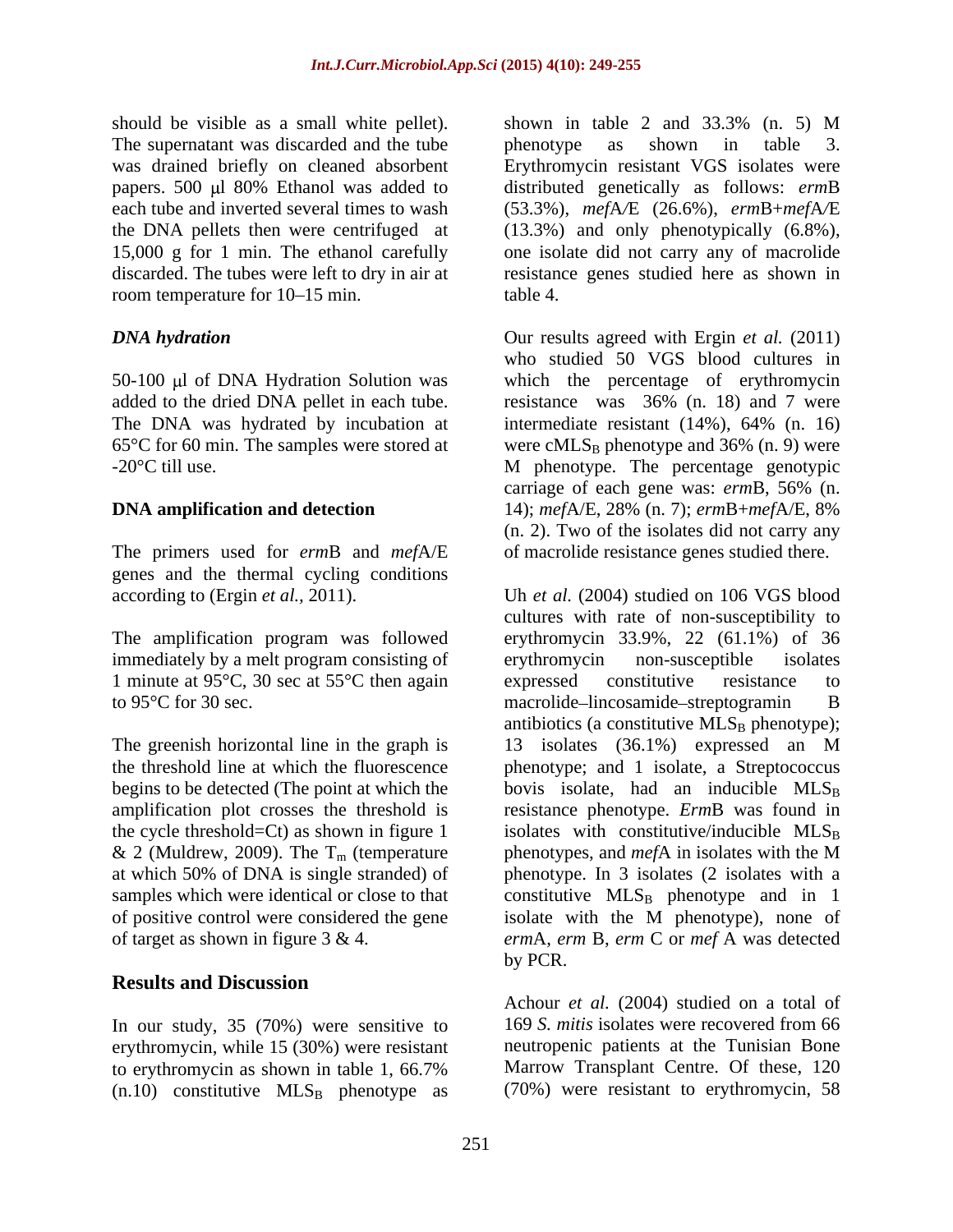phenotype.

Rodriguez-Avial *et al.* (2005) reported that from Spain reported that the M phenotype macrolide – lincosamide - streptogramin B  $mefA/E$  gene in all the strains with M phenotype, and 4% displayed the inducible  $MLSB$  (iMLS<sub>B</sub>) phenotype.

(78 out of 416) of VGS were resistant to erythromycin and the leading resistance of macrolide resistance among our gene was *erm*B (74.3% of the isolates), but disagreed in the following order of these

strains (48.5%) of isolates had an MLS<sub>B</sub> genes; *erm*B+*mef*A combination (17.9%) phenotype and 57 (47.5%) displayed the M and  $mefA$  alone (7.7%). and *mef*A alone (7.7%).

45.6% (n=79) of VGS were resistant to was predominant (59.38%) among their erythromycin, of the 79 erythromycin-erythromycin-resistant VGS isolates from resistant strains, 61% displayed constitutive oropharynx samples, and they found the (cMLS<sub>B</sub>) resistance, 35% displayed the M phenotype and mefE was the predominant In contrast to our study Zolezzi *et al.* (2004) from Spain reported that the M phenotype *mef*A/E gene in all the strains with M phenotype and *mef*E was the predominant subclass (95.36%).

Elia and colleagues (2009) stated that  $18.7\%$  constitutive  $MLS_B$  phenotype associated From our study, we concluded that with *erm*B was the predominant mechanism of macrolide resistance among our erythromycin resistant VGS isolates and M phenotype was associated with *mef*A/E.

### **Table.1** Distribution of erythromycin resistance among all isolates

| <b>Erythromycin Resistance</b> |       | <b>Total</b> |
|--------------------------------|-------|--------------|
|                                | Count |              |
| <b>Erythromycin Resistance</b> |       | 30.0%        |
|                                | Count | $\epsilon$   |
|                                |       | 100.0%       |

### **Table.2** Distribution of MLS<sub>B</sub> phenotype resistance among all isolates

| $MLS_B$ phenotype | <b>Total</b> |
|-------------------|--------------|
|                   |              |
|                   |              |
|                   | 66.7%        |
|                   |              |
| otal              | 100.0%       |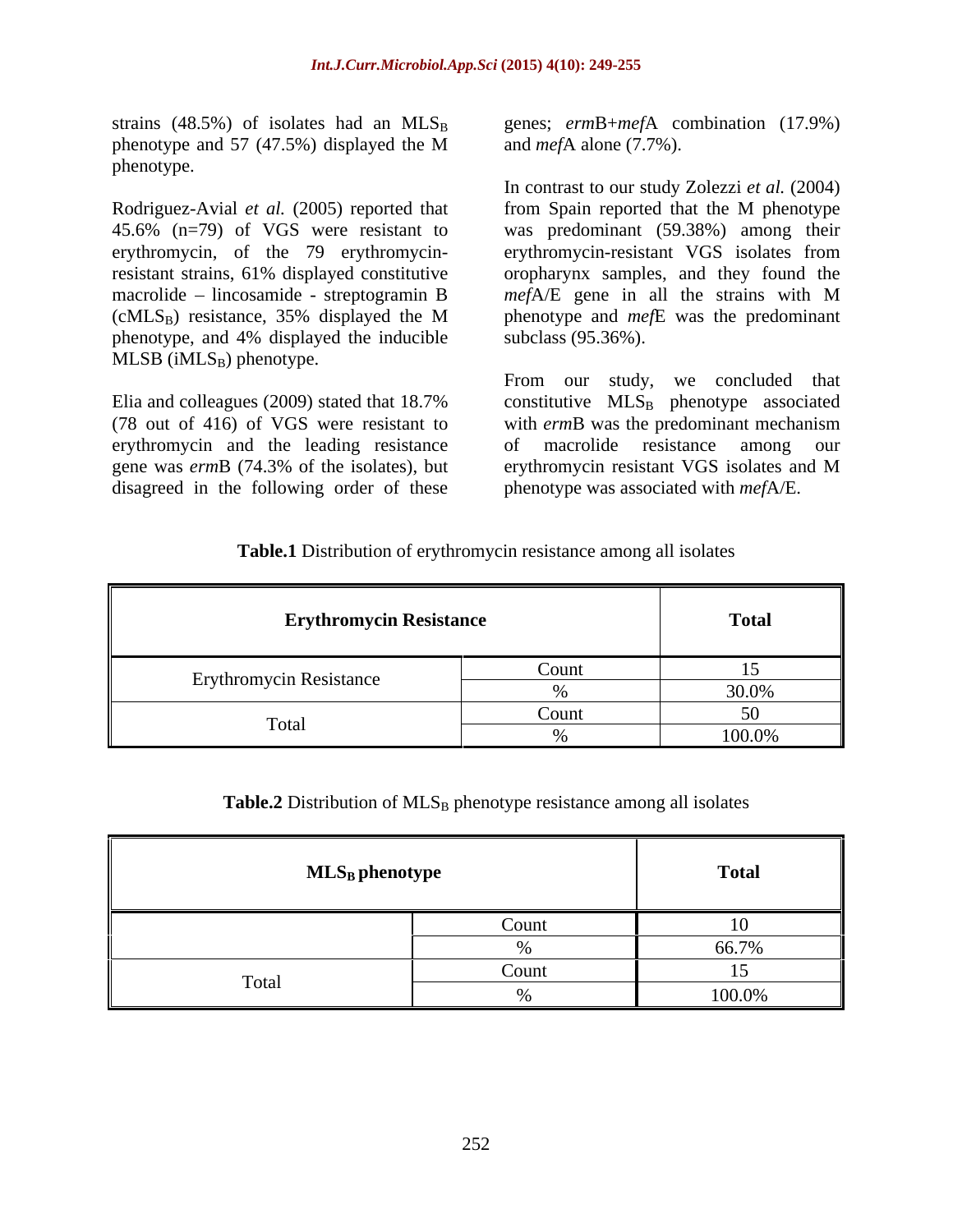| M phenotyp.  |     | <b>Total</b> |
|--------------|-----|--------------|
|              |     |              |
|              | ោហា |              |
|              |     | 22 20%       |
| $T_{\rm{c}}$ |     |              |
| .            |     | 100.0%       |

**Table.3** Distribution of M phenotype resistance among erythromycin resistant VGS isolates

**Table.4** Distribution of patterns of resistance by PCR among erythromycin resistant VGS isolates

| <b>Resistance by PCR</b>    |        | <b>Total</b> |
|-----------------------------|--------|--------------|
| ermB                        | Count) |              |
|                             |        | 53.3%        |
| $ermB + mef A/E$            | Count  | 13.3%        |
|                             | Count  |              |
| $mef$ A/E                   |        | 26.6%        |
| N0                          | Count  |              |
| $(ermB \text{ or } mefA/E)$ |        | $6.8\%$      |
| Total                       | Count  | $\sim$       |
|                             |        | $100.0\%$    |

Figure.1 Results of Syber Green real-time PCR in amplification plot with cycle's number on x axis and florescence on y axis (*erm*B gene)

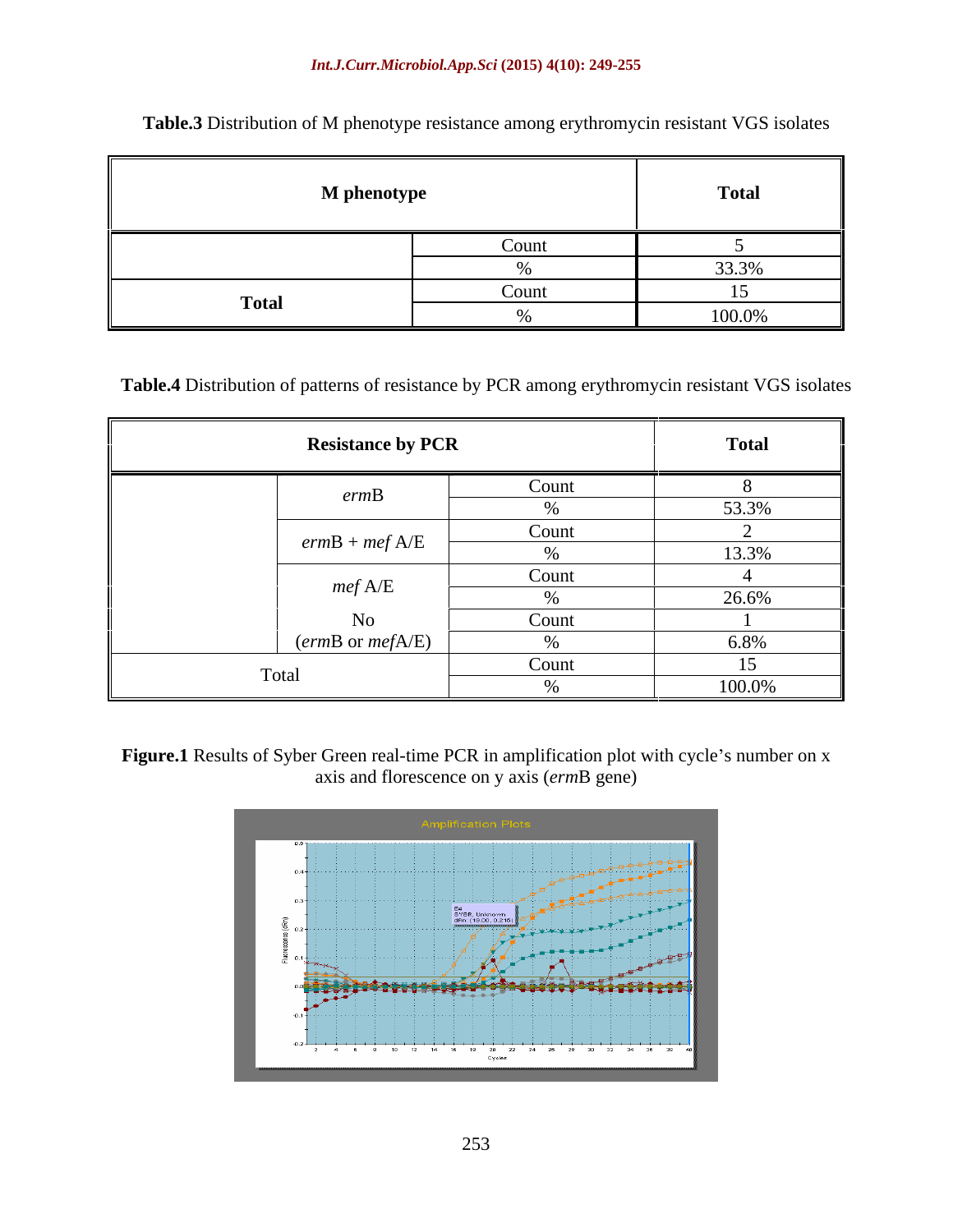Figure.2 Results of Syber Green real-time PCR in amplification plot with cycle's number on x axis and florescence on y axis (*mef*A/E gene)



**Figure.3** Results of melting curve, average  $T_m = 76.75 - 77.3$ °C (*erm*B)



**Figure.4** Results of melting curve, average  $T_m = 75.75 - 77.55$ °C (*mefA*/E)